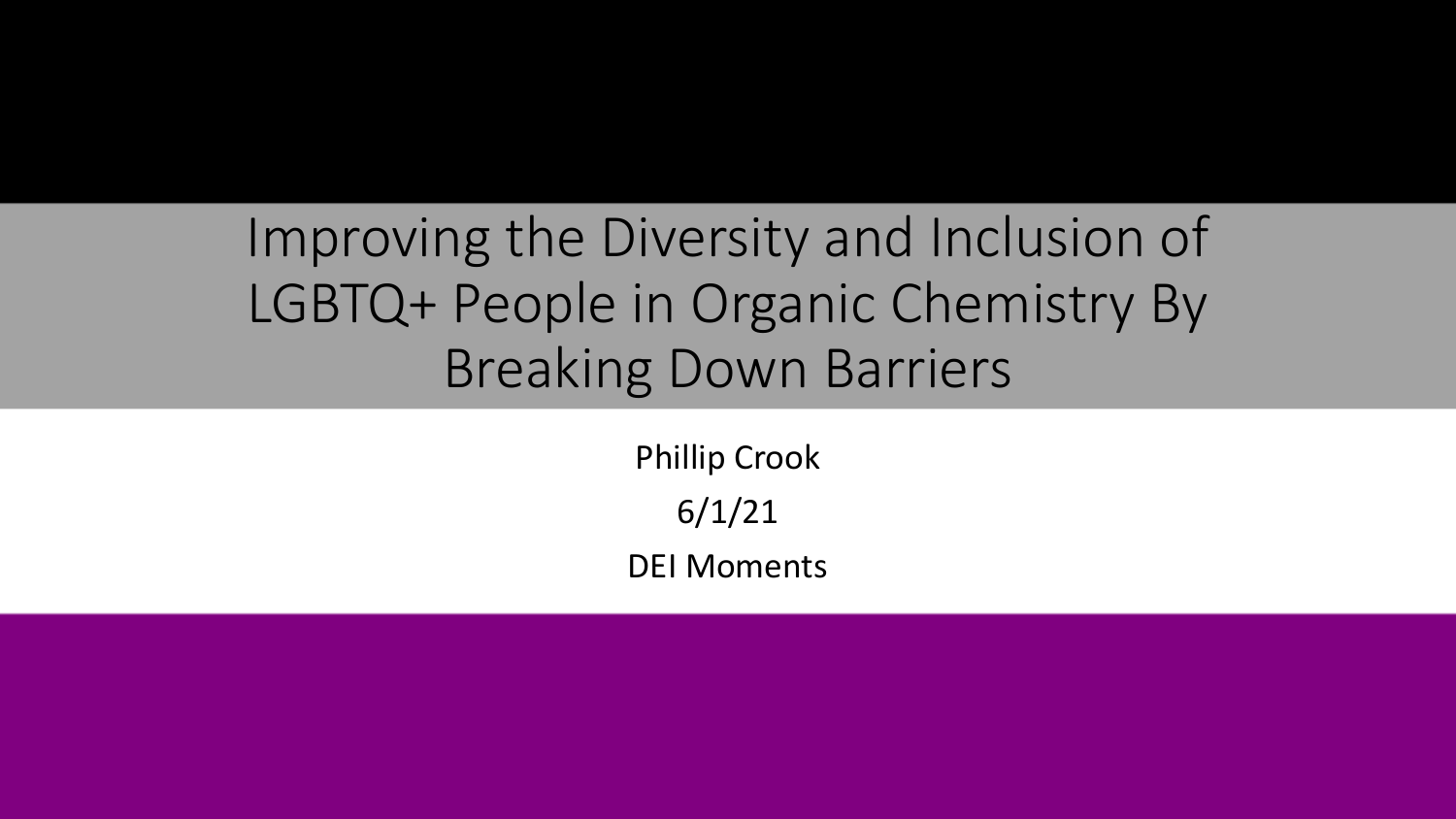## Why Improve LGBTQ+ Representation?

- Similar to a person's race or gender, sexual orientation does not have a significant impact on their direct ability to do chemistry.
- Like with other minorities, members of the LGBTQ+ community are overwhelmingly underrepresented in organic chemistry
- Improving the diversity of various races, cultures, religions, genders, and sexual orientations leads to a diversity of thinking
	- Resulting in a more innovative, collaborative, and exciting field of science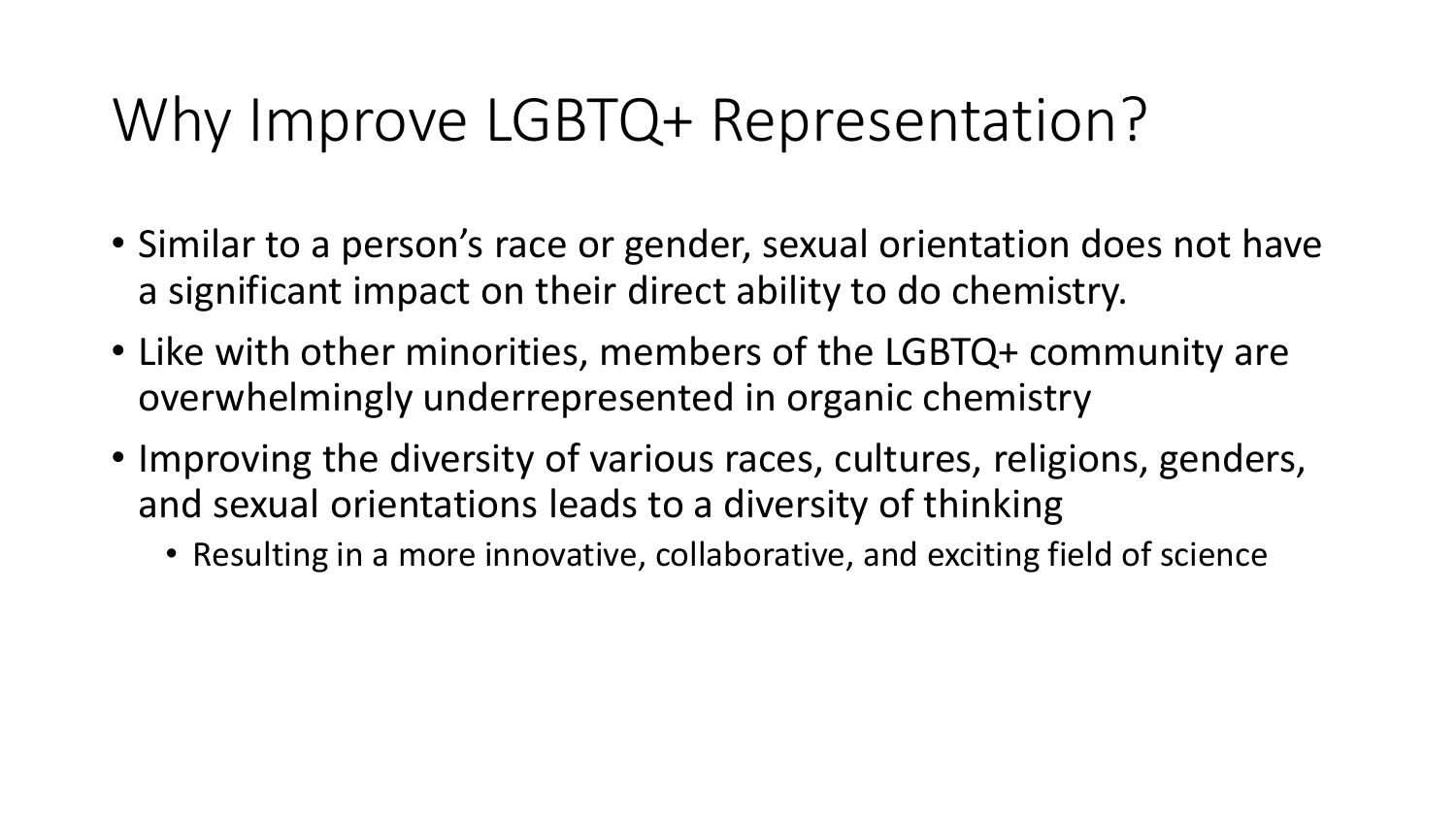# The Importance of Discussing Sexual Orientation

- In a magazine article by Eric Stewart, he interviews members of the LGBTQ+ and how their sexual orientation has affected their career in STEM fields
	- Most talk about how they don't feel comfortable talking about their personal lives around their colleagues and how they are continuously on edge trying not to discuss it.
	- This is also difficult for people in academia because they fear knowledge of their orientation might affect the peer review process and tenure promotions

<https://inchemistry.acs.org/careers/looking-through-the-lens-of-lgbtq-chemists.html>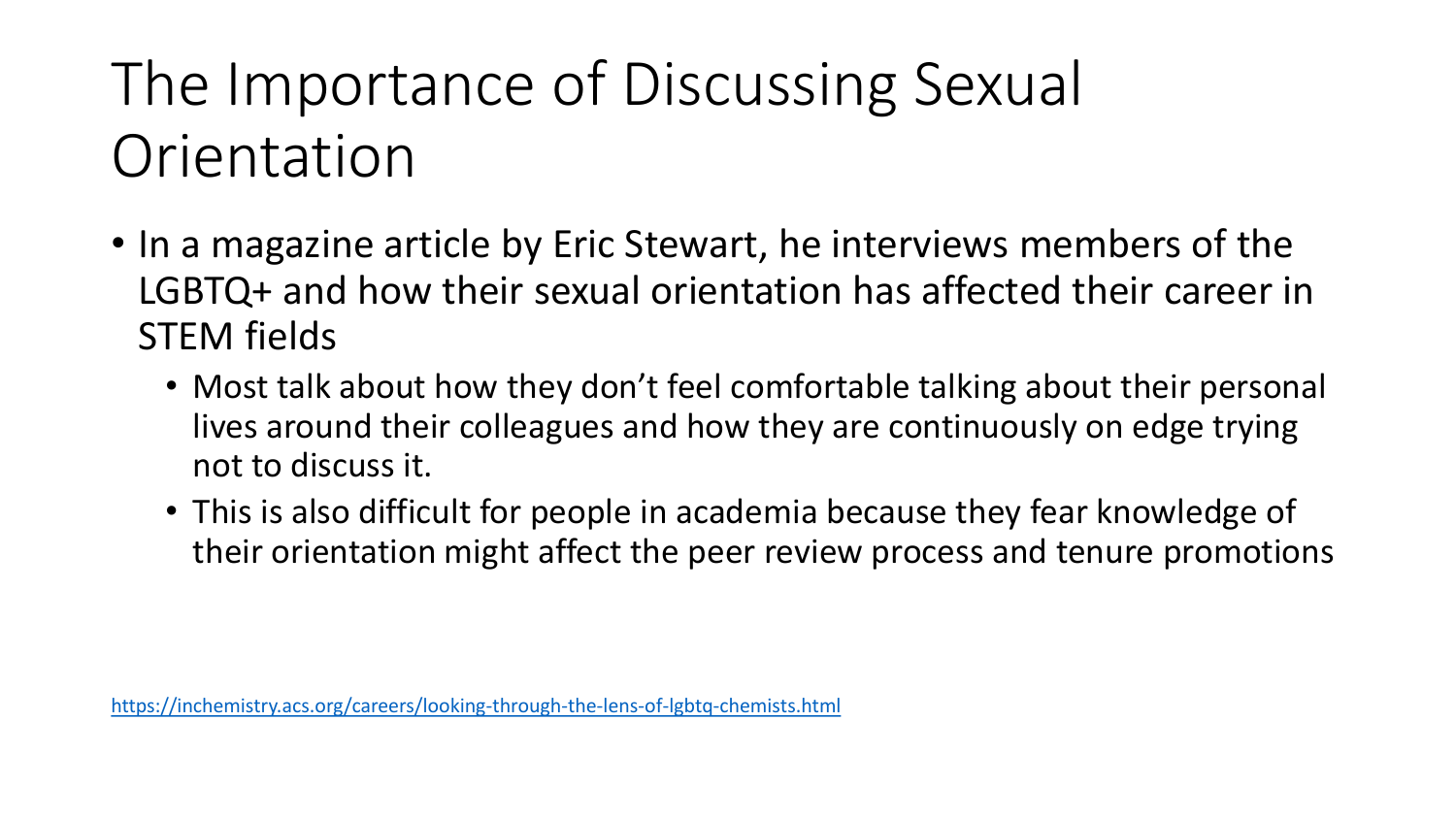### Importance Continued

- Talking about sexual orientations is often thought of as taboo in STEM promoting a "don't ask, don't tell" mentality
	- This just forces LGBTQ+ members to perpetuate a heteronormative performance that makes people around them feel more comfortable while alienating them more.
- In a paper by Stephanie Knezz she discusses how she tells her undergraduate class that she is pansexual on the first day of every semester.
	- She discusses how this seemingly small addition to her introductory slides has made a profound impact on all the students in her classes, not just the LGBTQ+ students.
	- As a group that supports a highly collaborative environment, feeling comfortable talking about our personal lives should be encouraged

J. Chem. Educ. 2019, 96, 827-829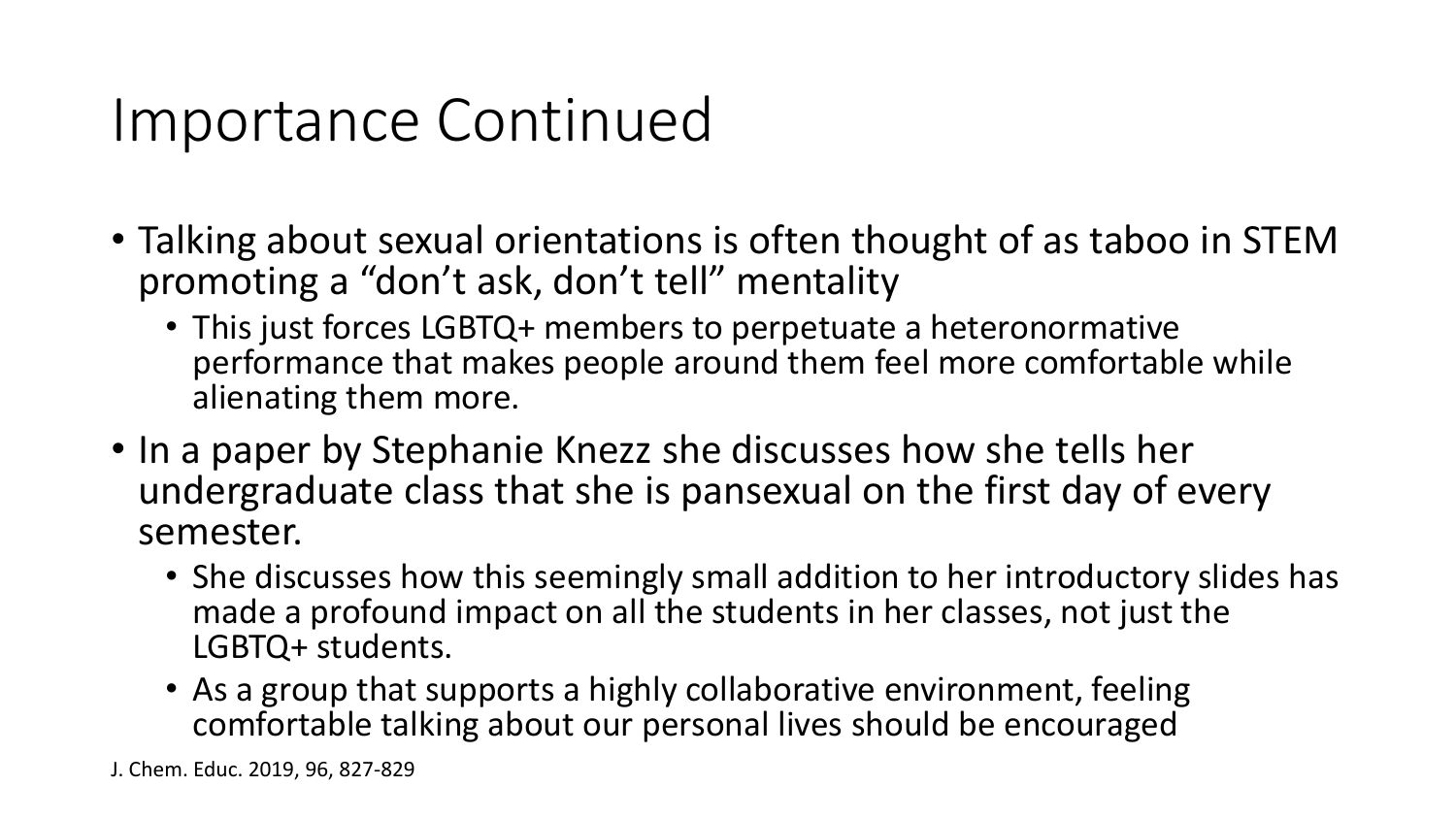## A Discussion of Asexuality

- Even within the LGBTQ+ community, asexuality is not commonly discussed
- This is partly due to a preconceived notion that asexuality is incredibly uncommon.
- A recent survey showed that asexuality accounts for about 1% of the general population.
	- The US has a population of 328 million people, so 1% of that would be 3.28 million people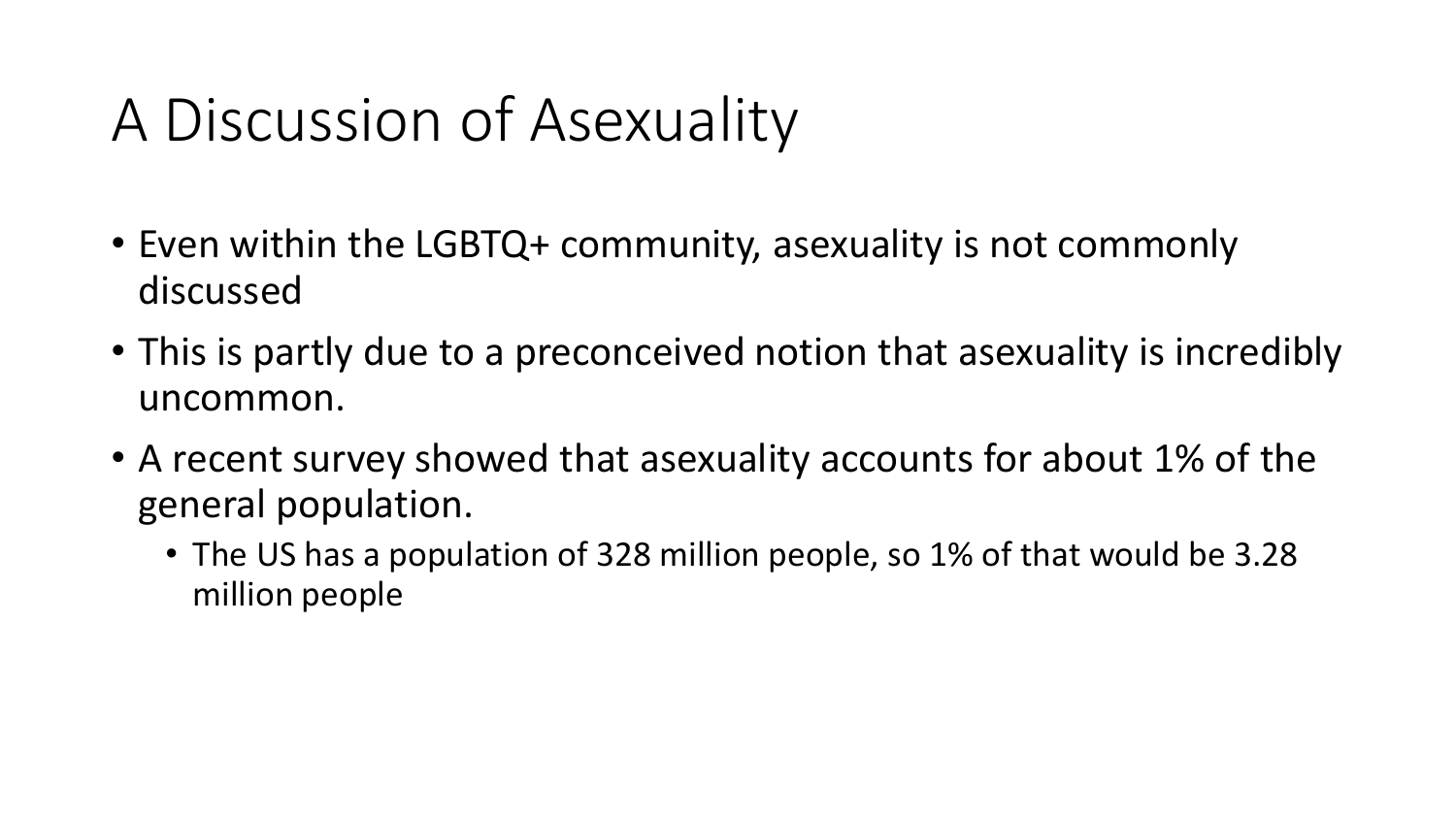### What is Asexuality

#### **ASEXUAL SPECTRUM IDENTITY**



**AVENes Survey 2014** 

(Blank)

1,2%

Antisexual

5.1%

Asexual 28,9%

Autosexual

Onanist

16,2%

- Asexuality is generally defined as an experience of not being sexually attracted to other people.
- Like other sexual orientations, asexuality exists on a spectrum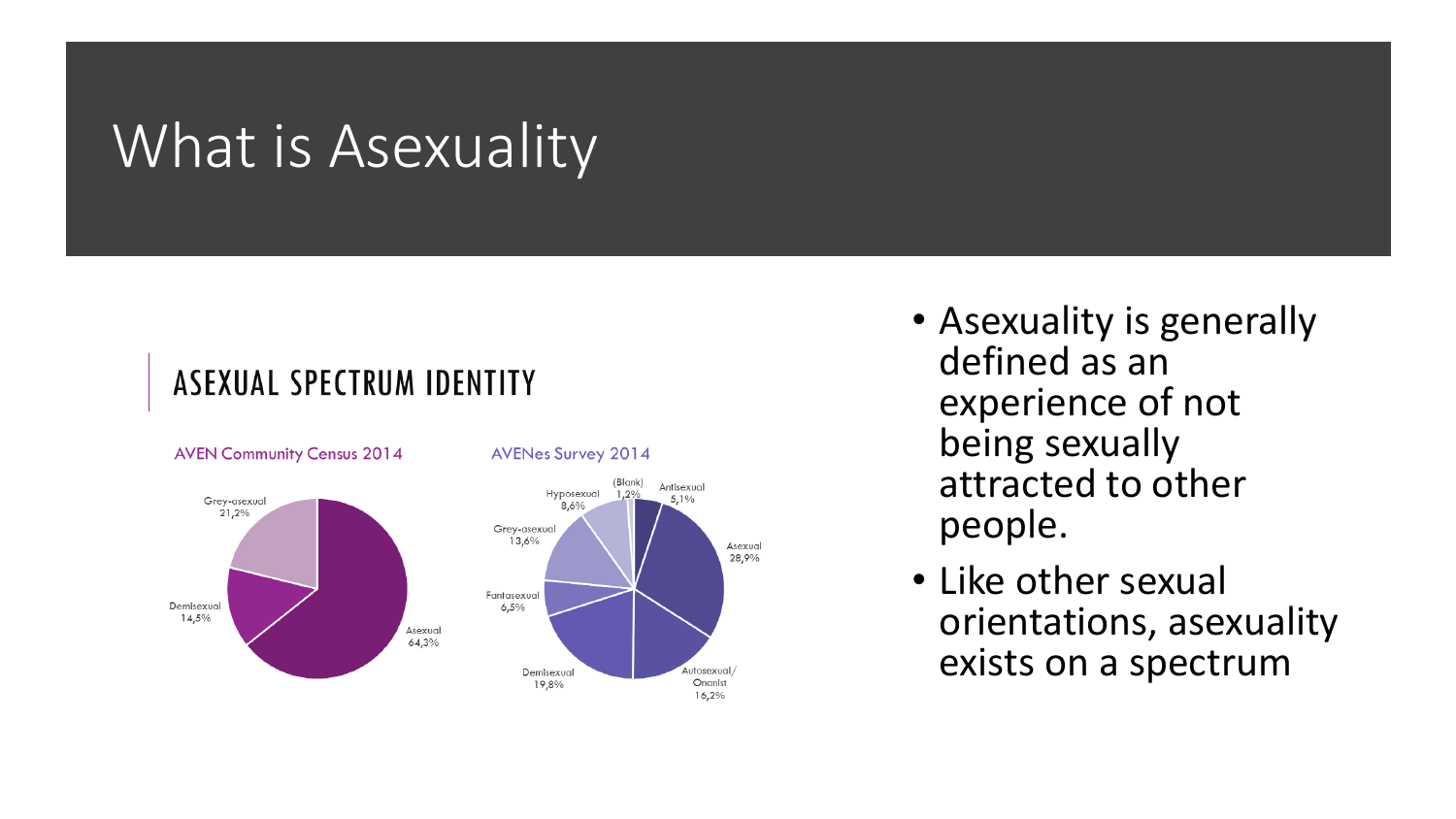### Reference to Asexuality in Organic Chemistry



- C&EN magazine article about the 2018 Out in STEM conference survey
- Only 700 people
- Surprisingly high number
- Could not find one mention of a chemist that identified as asexual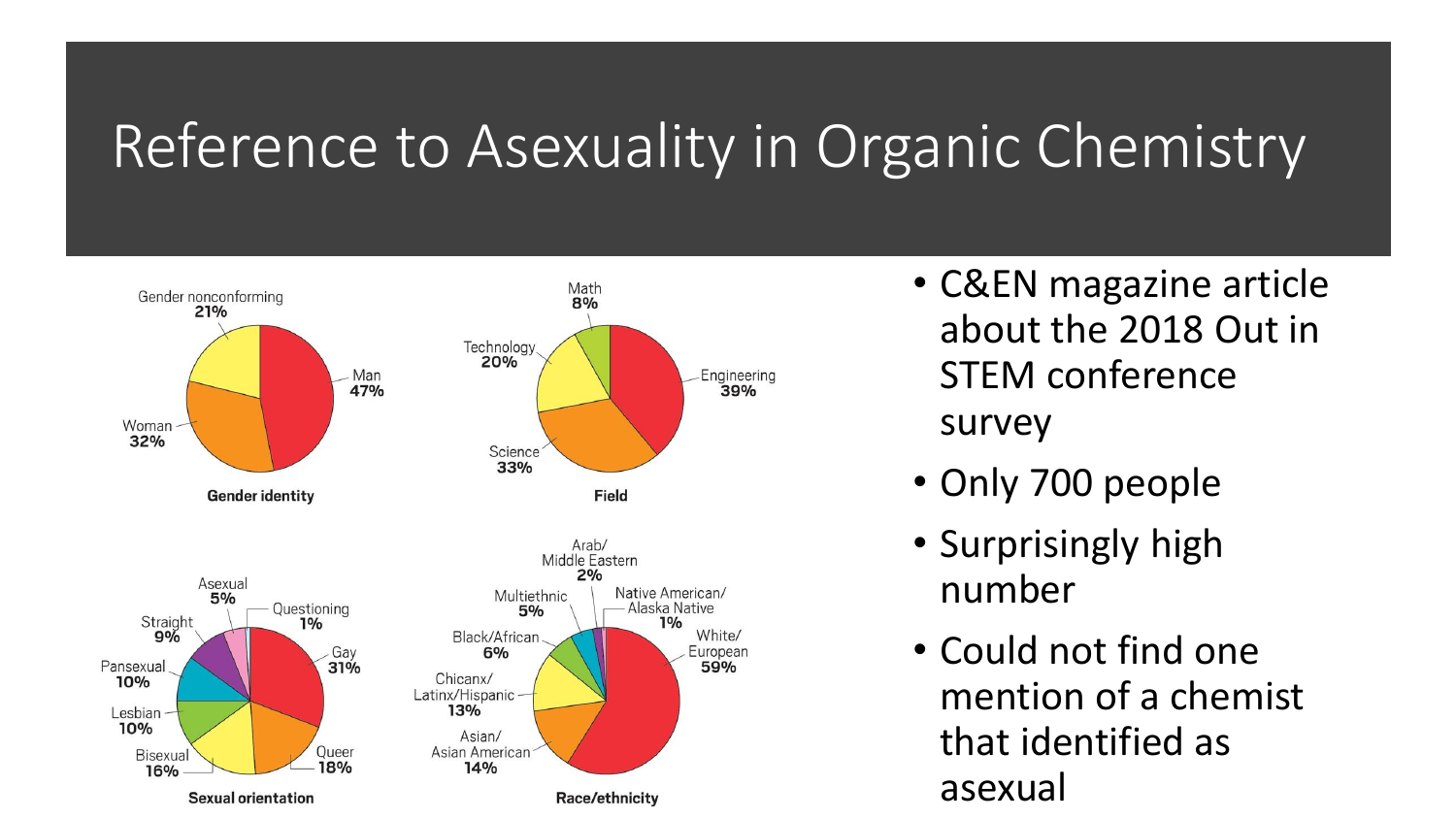## What Can We do to Improve Diversity

- I think that the best way to improve diversity in the lab, and in the department, is to increase the diversity of applicants to the graduate program.
	- The easiest way to do this is through funding sources targeted toward underrepresented students in STEM
- Hendrix college IRIS (Increasing Retention and Inclusion in STEM) program
	- Provided information of summer research programs and stipends for underrepresented students in the sciences to do summer research
	- 3 out of 5 people in my undergrad lab were funded through this program
- I would be willing to reach out to the professors that worked on this grant at Hendrix to ask them about it.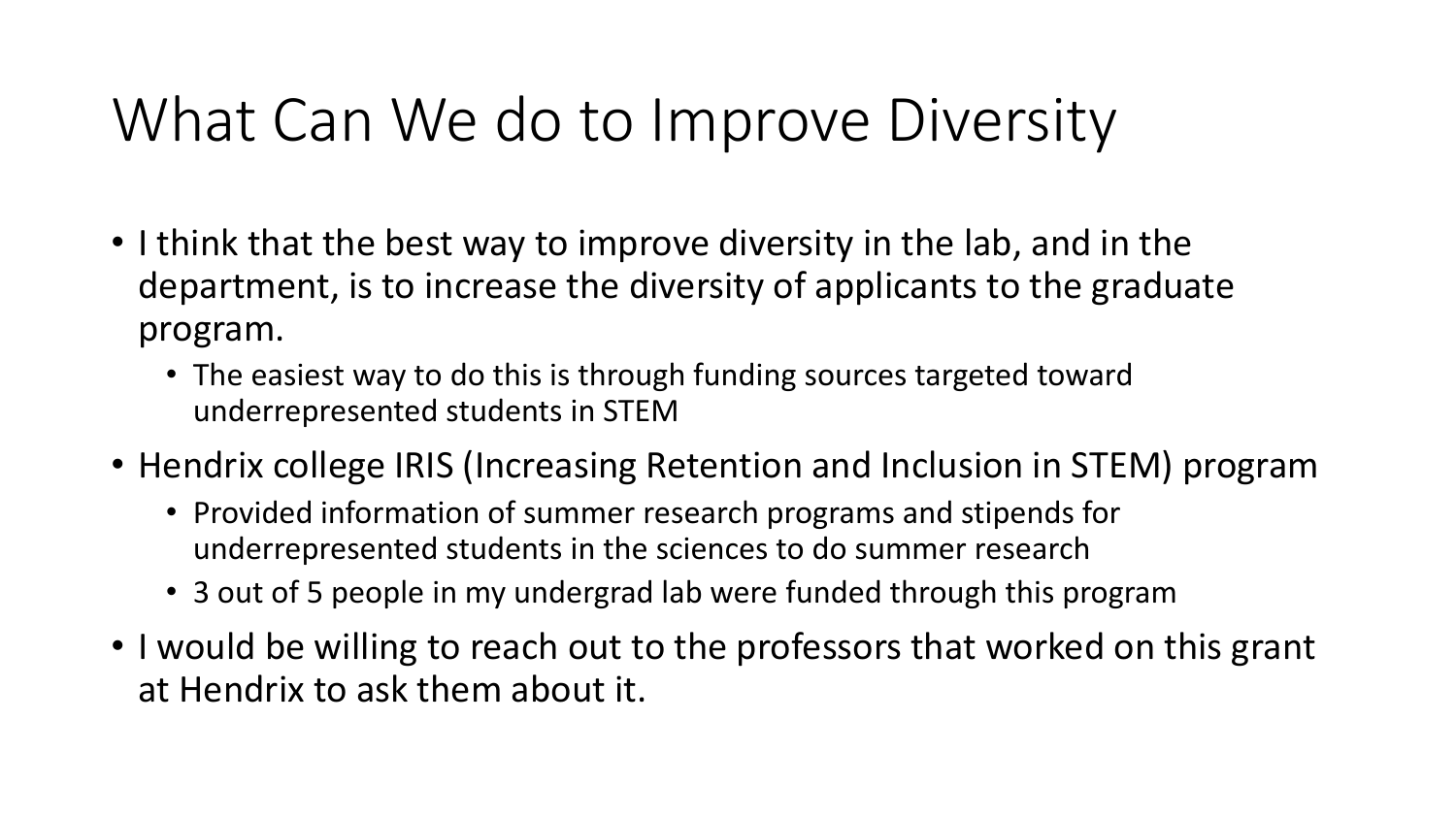## Retaining LGBTQ+ Students in STEM

- LGBTQ+ students are 7% less likely stay in STEM, and that number jumps to 14% once they have had a research experience
	- Funding specifically for underrepresented students would show support for LGBTQ+ students and possibly improve retention in the field
- This could apply to both incoming first year graduate students, and undergraduate students wanted to do summer research, which would ultimately help the lab if funding for some of the summer students comes from a source that will also improve diversity in the department.

Bryce E. Hughes. (2018) Coming out in STEM: Factors affecting retention of sexual minority STEM students. Science Advances, 4:3, eaao6373, DOI: 10.1126/sciadv.aao6373